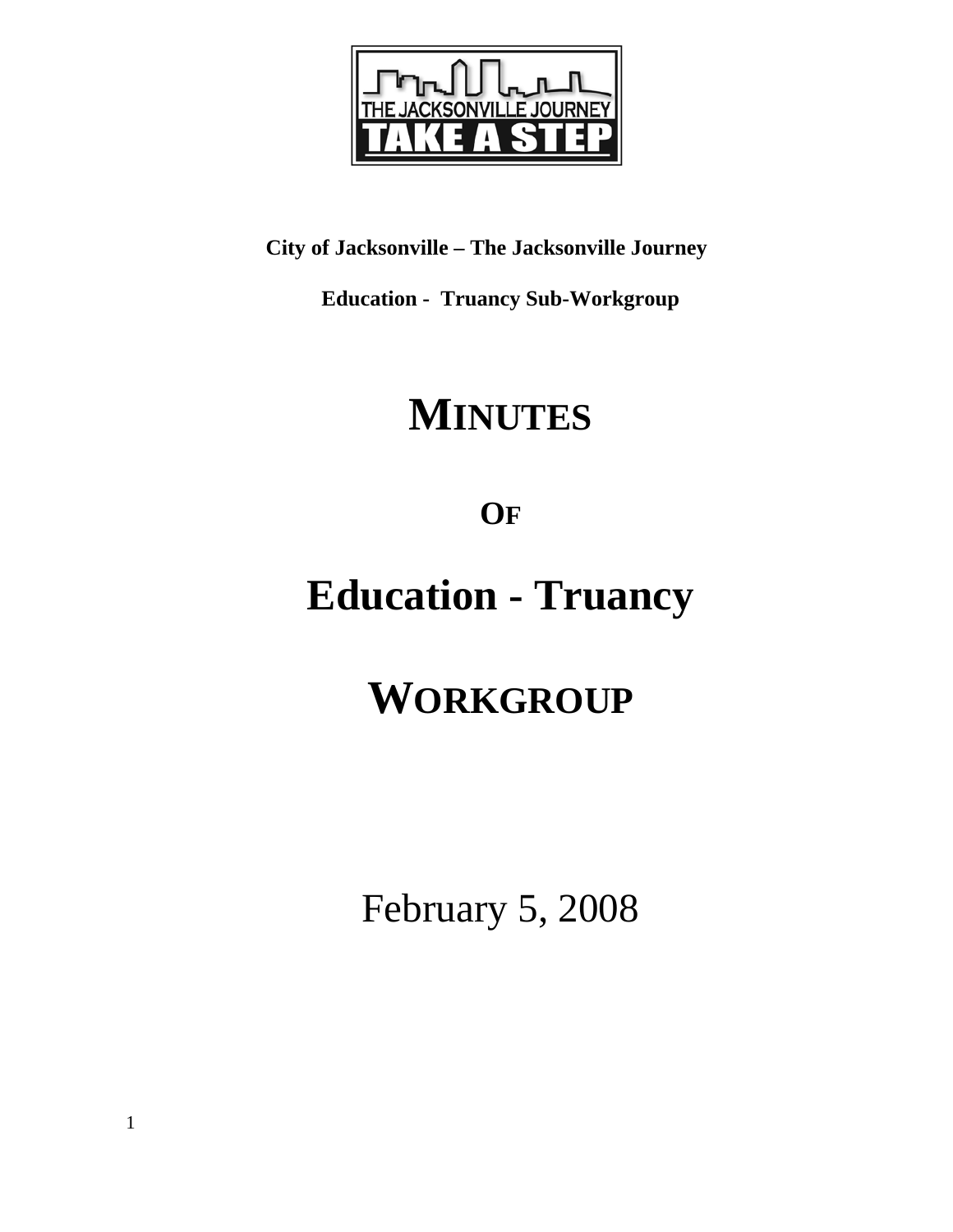## **The Jacksonville Journey – Education/Truancy**

## **Workgroup**

## **February 5, 2008**

## **1:15 p.m.**

**PROCEEDINGS before the Jacksonville Journey – Education/Truancy Sub-Workgroup taken on Tuesday, February 5, 2008, Edward Ball Building, 8th Floor – 214 N. Hogan Street, Jacksonville, Duval County, Florida commencing at approximately 1:15 p.m.** 

**Education - Truancy Workgroup** 

**Bill Scheu, Chair Pastor Criswell, Member Bill Hodges, Member Connie Hodges, Member Mia Jones, Member Nancy Broner, Member Perry Robinson, Member**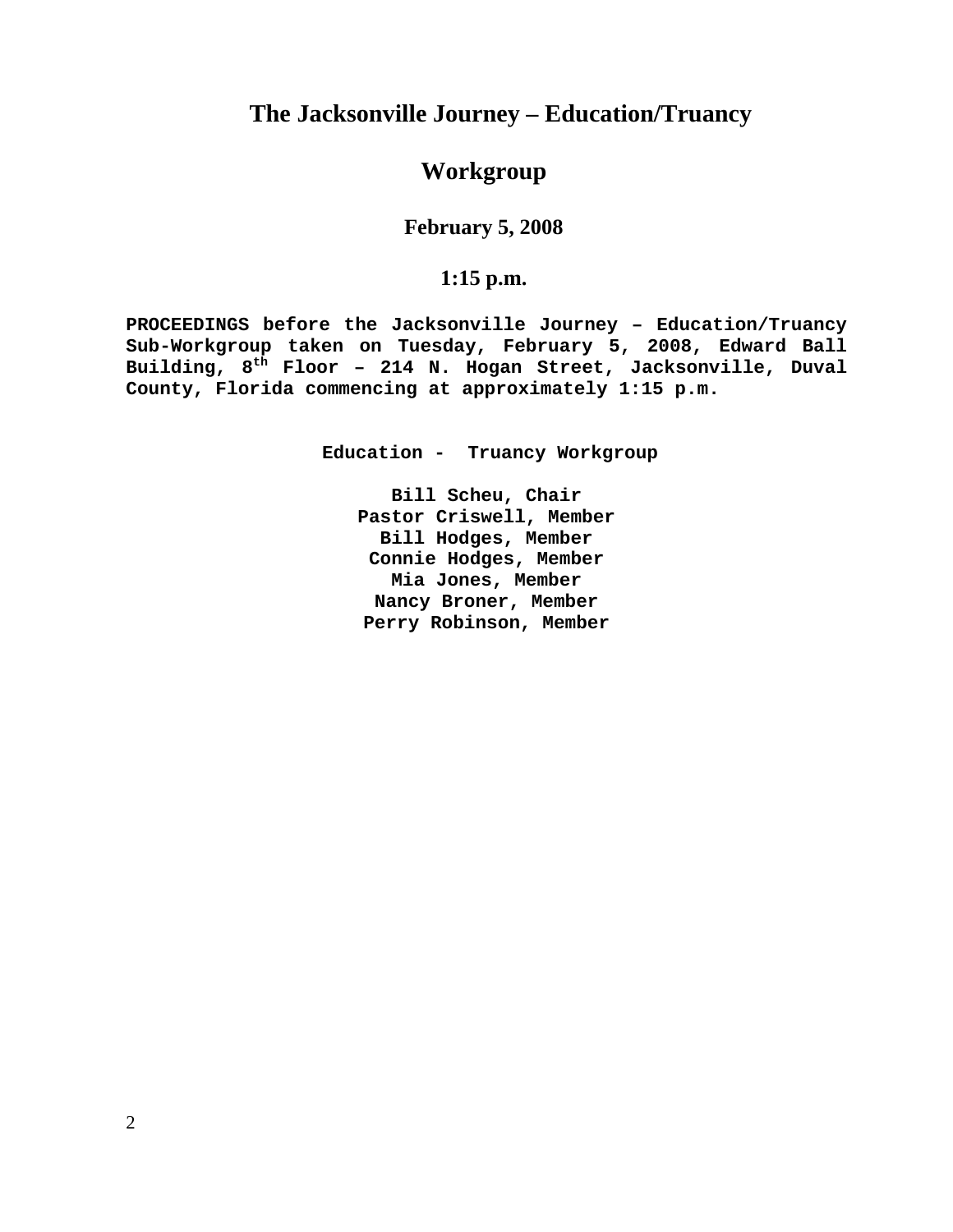## **APPEARANCES**

### **COMMITTEE CHAIRS & MEMBERS:**

BILL SCHEU, Chair NANCY BRONER, Member BILL HODGES, Member CONNIE HODGES, Member PERRY ROBINSON, Member

### **ABSENTEE MEMBERS:**

PASTOR CRISWELL, Member MIA JONES, Member

### **STAFF:**

LYNN RIX

#### **OTHERS PRESENT:**

Jonathan Brice, DCPS Tia Mitchell, T-U Pam Paul Dopf, The Community Foundation Donna Cobb, DCPS Shelley Grant, SAO